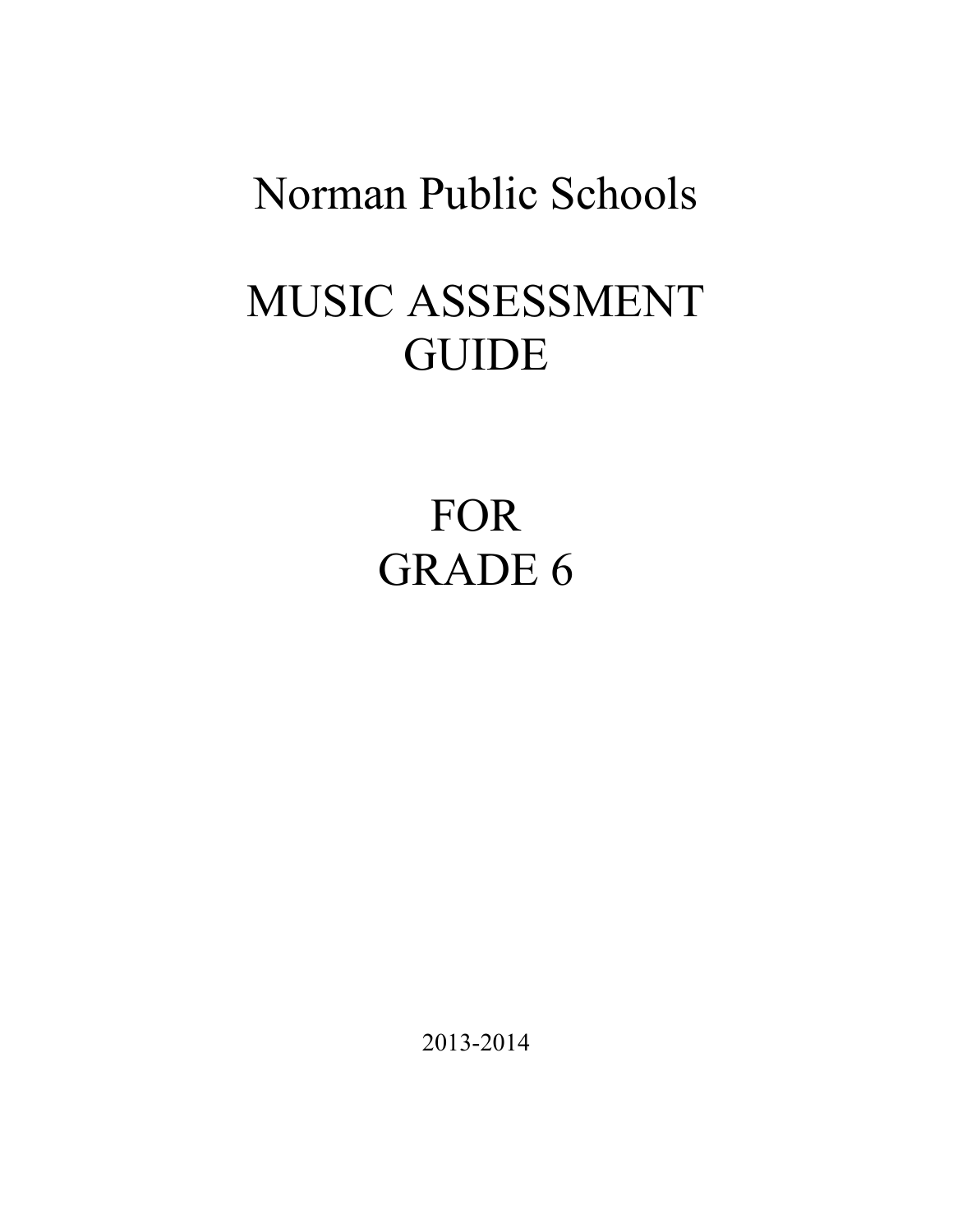#### **NPS ARTS ASSESSMENT GUIDE Grade 6 MUSIC**

This guide is to help teachers incorporate the Arts into their core curriculum. Students in grades 3-8 will take the NPS Arts Assessment test during the spring semester of the 2013-2014 school year. In order to give students the necessary skills to succeed, we have prepared a study guide for teachers. This should give teachers the necessary knowledge of the arts to pass on to their students.

The areas for testing in the 2013-2014 school year will come only from **Standard I** of the **P**riority **A**cademic **S**tudent **S**kills for **Music.**

#### **Standard I: 6<sup>th</sup> Grade Language of Music-The student will read, notate, and interpret music.**

The areas covered on the sixth grade test include:

- 1) Elements of Music
- 2) Tempo Terms
- 3) Notational Terms and Symbols
- 4) Instrument Families
- 5) Visual Recognition of Instruments
- 6) Vocal Classifications
- 7) Instrumentation of Ensembles
- **1) Elements of Music**-These are the basic building blocks of music. They are listed below with definitions and simple illustrations.

**\*Pitch-**the highness or lowness of a sound. A very small instrument like a flute will play generally high pitches. A large instrument such as a tuba will play very low pitches.

**\*Melody-**a succession or pattern of musical pitches. Arranging these pitches creates a specific tonal and rhythmic succession of sounds which makes each piece recognizable and expresses a musical idea or tune. Basically, arranging pitches in certain rhythms gives you a melody. If you ask a student to whistle "Boomer Sooner," the tune they whistle is a **melody.**

**\*Rhythm-**the term which denotes the organization of sound in time or the proportion or duration of notes. If you listen to a piece of music and clap every time a note starts, the pattern of your clapping is the **rhythm** of the piece. It is important to notice the difference between rhythm and tempo. Rhythm is the pattern of individual notes, while tempo is the speed of the music. To determine rhythm, you clap every time a note starts. To find the tempo, you find a constant beat, like clapping along at a rock concert.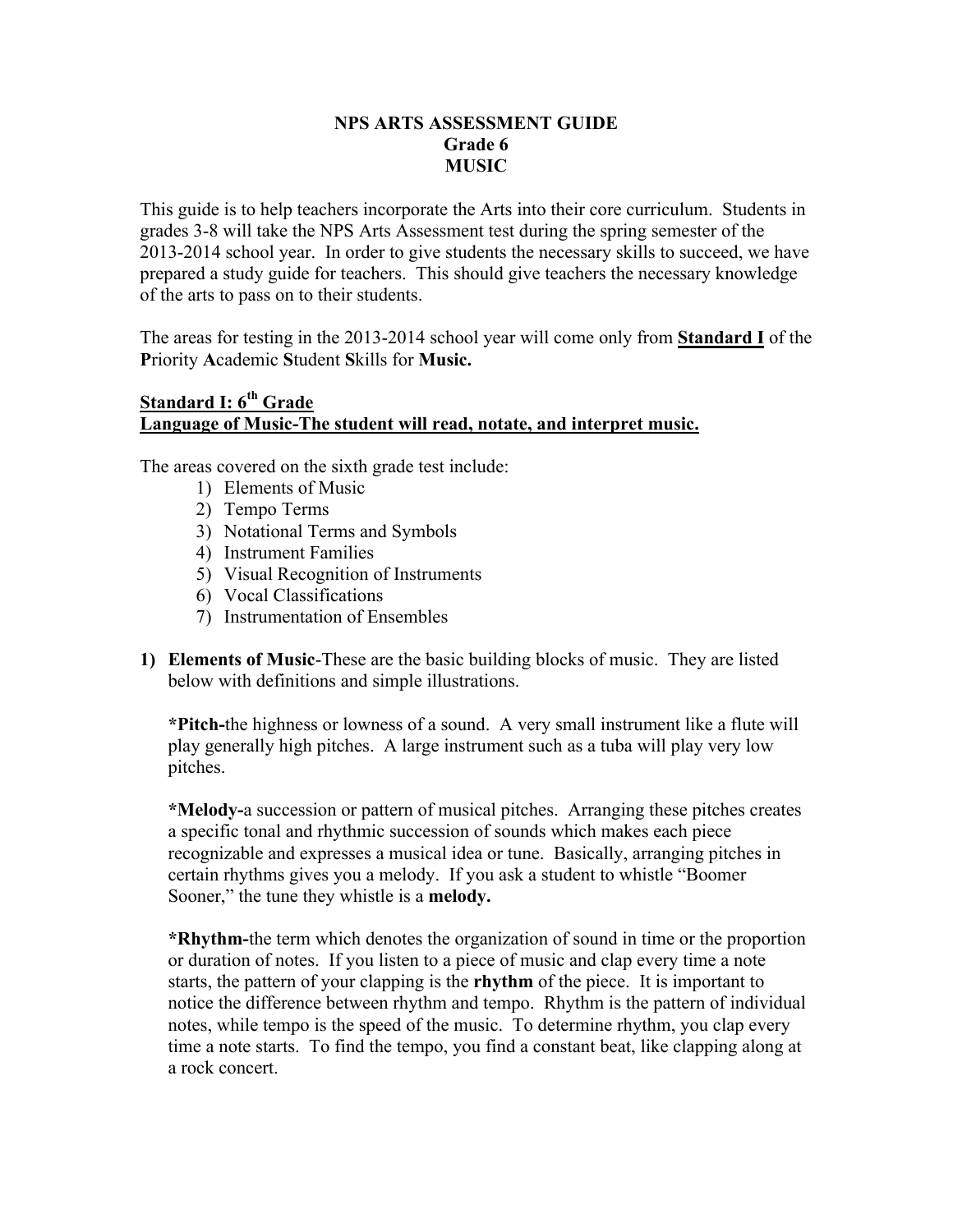**\*Tempo-**Is the speed or pace of the music. If you clap along to a band at a rock concert, the steady, constant beat you clap is the **tempo.** This is different from rhythm, which is the pattern of individual notes.

**\*Form-**the organization of its sections of repetition, contrast, variation or development. Form in music is like form in poetry. If you have a poem with two similar lines and then one very different line, you could call its form AAB. The same is true of music. Form organizes the piece into large sections according to similarity and difference.

**\*Tone Color-**is also referred to as timbre. This is the quality of sound of an instrument or voice. If James Brown and Josh Groban record the same song, they will sound very different. Part of this is because Groban has a very clear tone color, while Brown's is much raspier.

#### **2) Tempo Terms**

**\*Tempo-**is the speed or pace of the music.

**\*Lento-**very slow

**\*Adagio-**slow

**\*Andante-**walking tempo

**\*Allegro-**lively

**\*Presto-**fast

One helpful way of addressing the uses for these tempos is to give examples of what they could depict. (Which tempo of music would be best for a funeral? Which tempo would best convey a NASCAR race? etc.)

#### **3) Notational Terms and Symbols**

**\*Note**-a symbol which notates a pitch and duration

**\*Rest-**a symbol used to represent silence in music.

\***Treble Clef**  $\frac{d\mathbf{Q}}{dt}$  -symbol placed on the staff to locate notes; used for voices and instruments mostly sounding above middle C.

\***Bass Clef**  $\overrightarrow{2}$  -symbol placed on the staff to locate notes; used for voices and instruments mostly sounding below middle C.

\***Eighth Note**  $\overrightarrow{+}$  -symbol for a note lasting one-half of a quarter beat.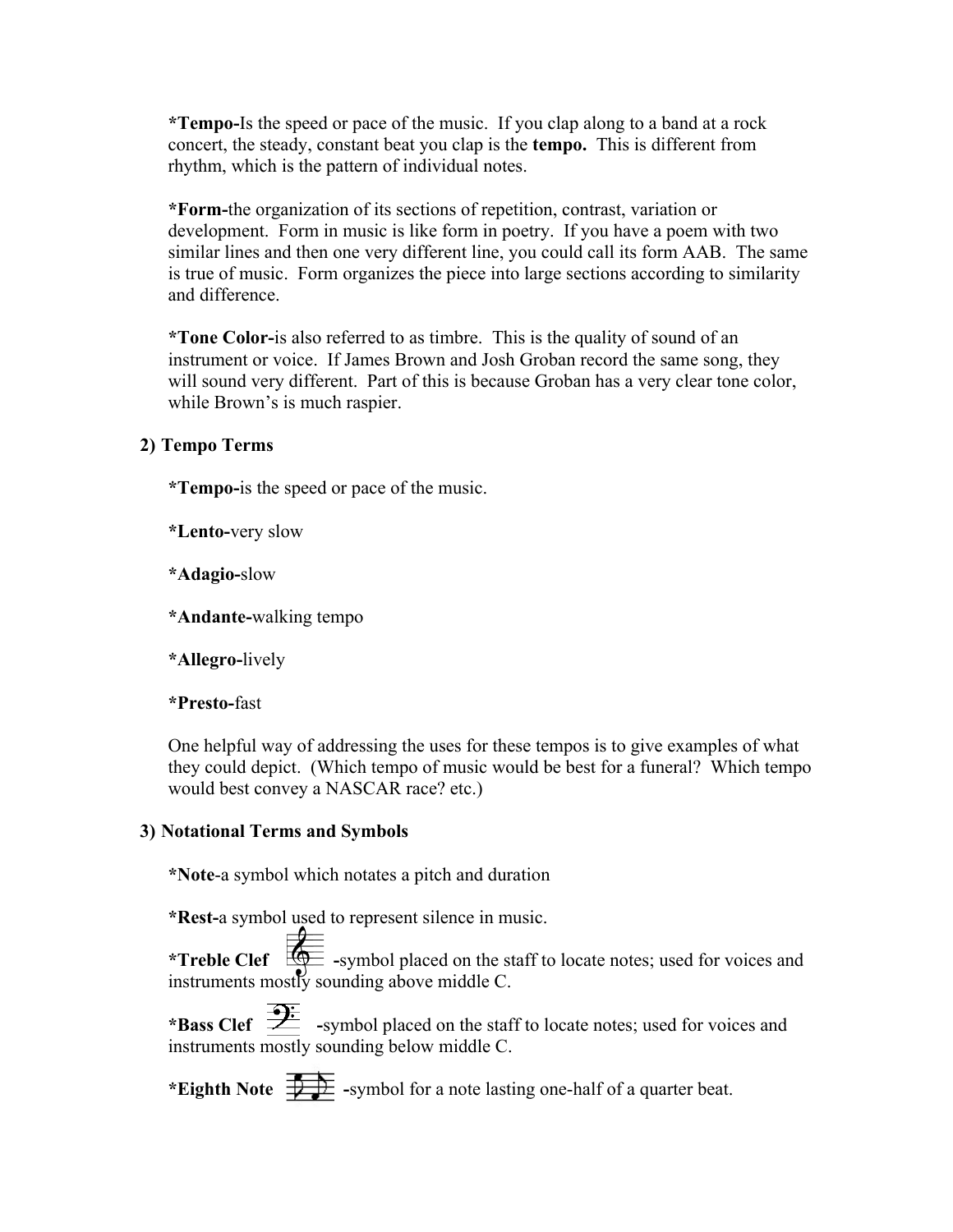| *Eighth Rest $\frac{1}{\sqrt{1-\frac{1}{\sqrt{1-\frac{1}{\sqrt{1-\frac{1}{\sqrt{1-\frac{1}{\sqrt{1-\frac{1}{\sqrt{1-\frac{1}{\sqrt{1-\frac{1}{\sqrt{1-\frac{1}{\sqrt{1-\frac{1}{\sqrt{1-\frac{1}{\sqrt{1-\frac{1}{\sqrt{1-\frac{1}{\sqrt{1-\frac{1}{\sqrt{1-\frac{1}{\sqrt{1-\frac{1}{\sqrt{1-\frac{1}{\sqrt{1-\frac{1}{\sqrt{1-\frac{1}{\sqrt{1-\frac{1}{\sqrt{1-\frac{1}{\sqrt{1-\frac{1}{\sqrt{1-\frac{1}{\sqrt{1$ |
|-----------------------------------------------------------------------------------------------------------------------------------------------------------------------------------------------------------------------------------------------------------------------------------------------------------------------------------------------------------------------------------------------------------------------|
| *Quarter Note $\frac{1}{\sqrt{2}}$ -symbol for a note lasting one quarter beat                                                                                                                                                                                                                                                                                                                                        |
| * <b>Quarter Rest</b> $\frac{\cdot}{\cdot}$ -symbol for a silence lasting one quarter beat                                                                                                                                                                                                                                                                                                                            |
| *Half Note $\frac{P}{\sqrt{P}}$ -symbol for a note lasting two quarter beats                                                                                                                                                                                                                                                                                                                                          |
| * <b>Half Rest</b> $\equiv$ -symbol for a silence lasting two quarter beats                                                                                                                                                                                                                                                                                                                                           |
| *Whole Note $\frac{2\pi}{\pi}$ -symbol for a note lasting four quarter beats                                                                                                                                                                                                                                                                                                                                          |
| *Whole Rest $\equiv$ -symbol for a silence lasting four quarter beats                                                                                                                                                                                                                                                                                                                                                 |

For note and rest values, it is helpful to understand the relationship between values. We are using the quarter beat as a reference here, but here is another way of looking at this: two eighth = one quarter; two quarter = one half; two half = one whole

#### **4) Instrument Families**

All orchestral instruments can be placed into one of the following instrument families: strings, woodwinds, brass, and percussion.

**Strings-**are instruments with strings that produce sound when they are plucked, bowed, or struck. They include **violin, viola, cello, and bass.**

**Woodwinds-**are instruments which were originally made of wood (although not necessarily now), in which sound is produced by the vibration of air. Instruments that have reeds are in this family. Woodwinds include **flute, clarinet, oboe, bassoon, and saxophone.** Yes, even though it looks like a brass, the saxophone (a reed instrument) is a woodwind!

**Brass**-are wind instruments made out of metal with a cup or funnel-shaped mouthpiece. Sound is produced when a "buzzing" of the lips is made. Brass instruments include **trumpet, horn, trombone and tuba.**

**Percussion-**are instruments which produce sound when shaken or struck. (As long as it is not striking strings. Striking strings constitutes a string instrument, not percussion.) Some percussion instruments are: **any kind of drum, timpani (also known as "kettle drums"), drum set, xylophone and vibraphone (mallet instruments), cymbals, and tambourine.** Basically, if you don't blow into it, and it has no strings, it is percussion.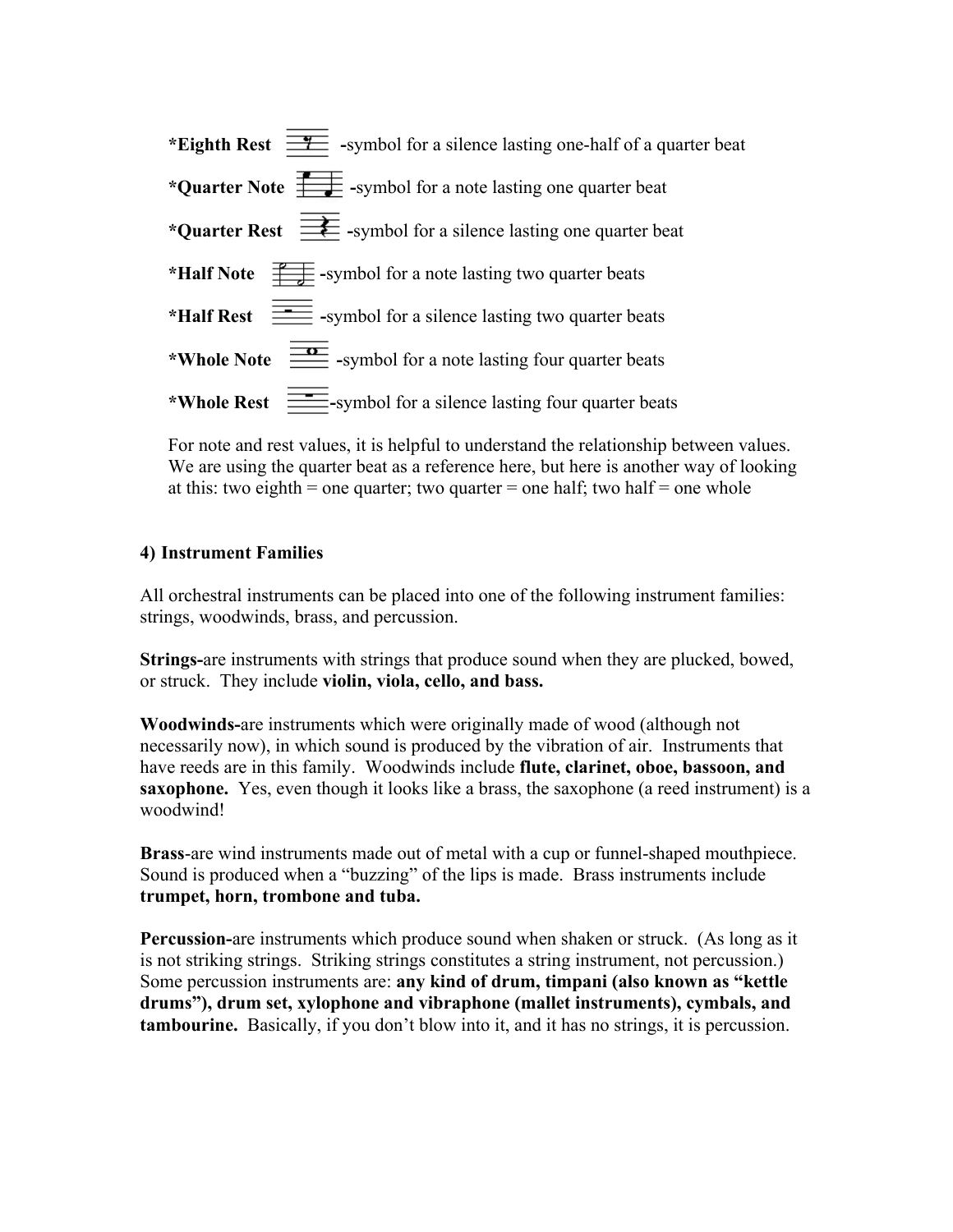### **5) Visual Recognition of Instruments**

Students should be able to recognize the instruments in the following pictures: